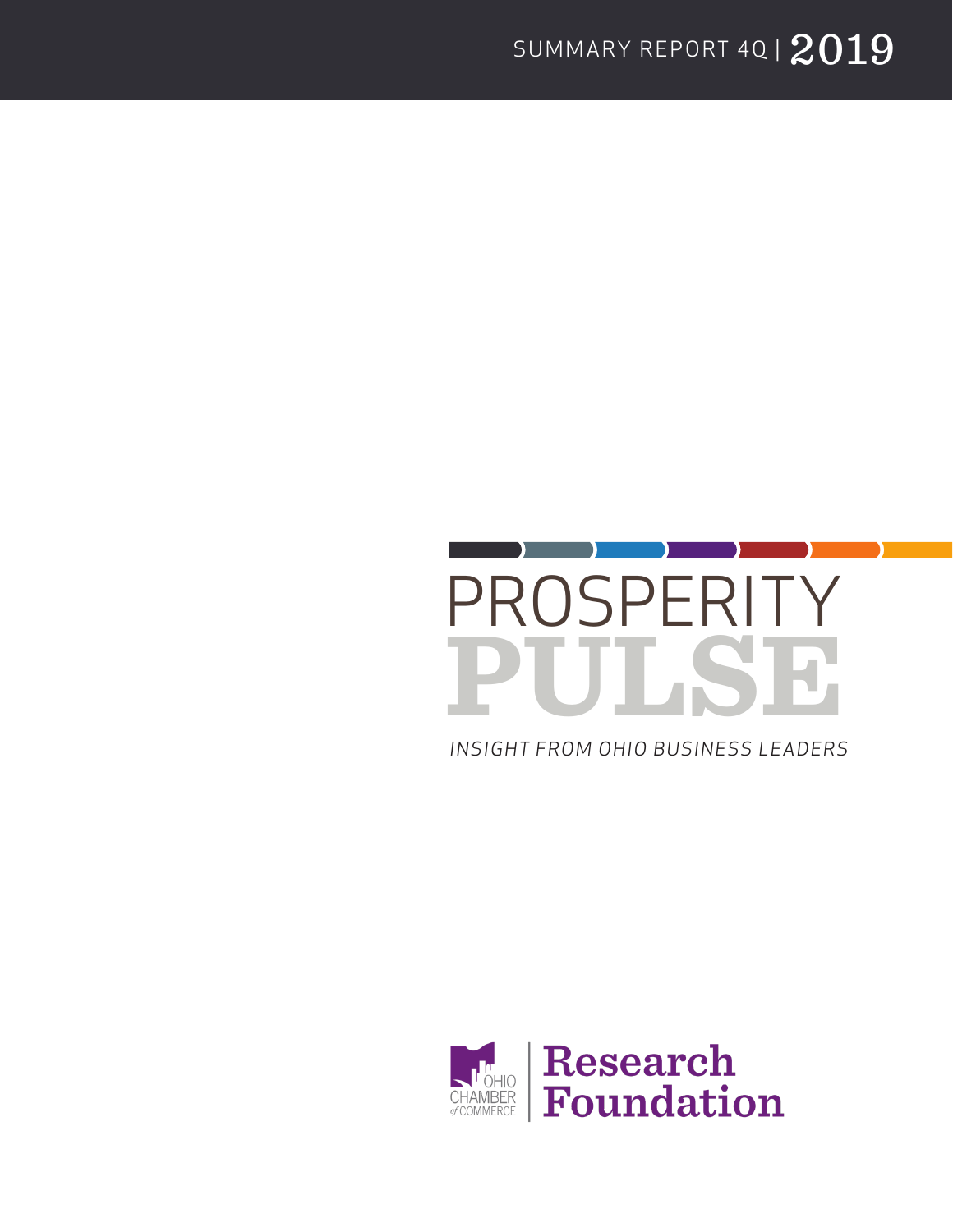Thank you for participating in the Ohio Chamber Research Foundation's 4th Quarter 2019 *Prosperity Pulse* survey. The quarterly survey is an invaluable opportunity to hear directly from business leaders across the state regarding not only the current conditions of Ohio's economy, but expectations for the future, and would not be possible without your participation.

This quarter, the *Prosperity Pulse* Index bounced back to 118, its 4th highest reading in survey history. Nearly 40 percent of business owners expect to have a profitable 1<sup>st</sup> Quarter of 2020, and a majority (52%) have a positive outlook on the future of the economy overall, which is an increase of 20 points. These results reflect the strong market performance to close the year and belief that the recently enacted United States-Mexico-Canada Agreement (USMCA) will contribute to increased economic growth. Additionally, one in four respondents to our survey reported having current job openings, providing more opportunity for job-seeking Ohioans.

Continuing to lead the list of issues of concern for business leaders is the cost of healthcare, having now found itself in the top position for three full years of quarterly surveys. While the cost of employee benefits remains in second position for this quarter, concerns over identifying and attracting qualified workforce talent have risen to third for the  $4<sup>th</sup>$  Quarter survey. State and local taxes continue to be a priority, but fall two spots to round out the top five.

Please enjoy the highlights of the latest *Prosperity Pulse*, and again, thank you for sharing your insights!

#### ABOUT THE OHIO CHAMBER OF COMMERCE RESEARCH FOUNDATION

The Ohio Chamber of Commerce Research Foundation, Inc. is a 501(c)(3) nonprofit organization whose mission is to provide non-partisan, educational resources on public policy issues that may impact Ohio's economy, job creation, and long-term competitiveness.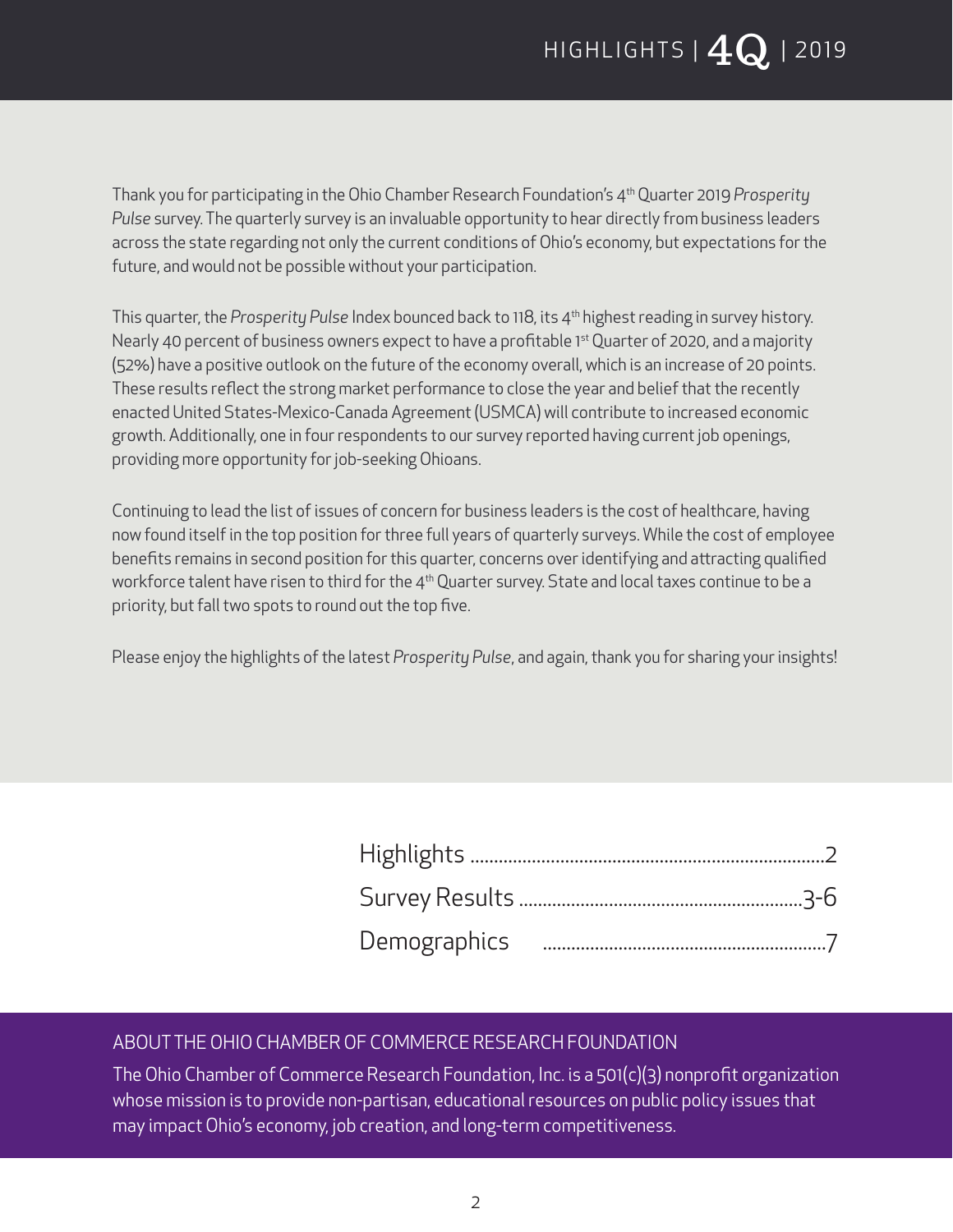## THE *PROSPERITY PULSE* INDEX

The *Prosperity Pulse* is an index measurement of the economic health of Ohio companies, taking into consideration the future outlook of five key indicators: profits, employment levels, unfilled openings, capital expenditures, and overall economic optimism. *Note that starting with polls conducted in 2019 (including 4Q 2018), the overall Index is calculated to reflect only those who saw either an increase or decrease in these business indicators.*



| <b>Prosperity Pulse Components</b> | <b>40 Positive</b> | <b>Change from 3Q</b> | Change from 4Q 2018 |
|------------------------------------|--------------------|-----------------------|---------------------|
| <b>Anticipated Profits</b>         | 37%                | 个                     | $+12$<br><b>17</b>  |
| Plans to Add Jobs                  | 84%                | -8<br>╰┸              | -16                 |
| Unfilled Jobs                      | 25%                | 个<br>+4               | +14                 |
| Planned Capital Expenditures       | 19%                | -h<br>NZ.             | +4                  |
| Overall Economic Outlook           | 52%                |                       | +12                 |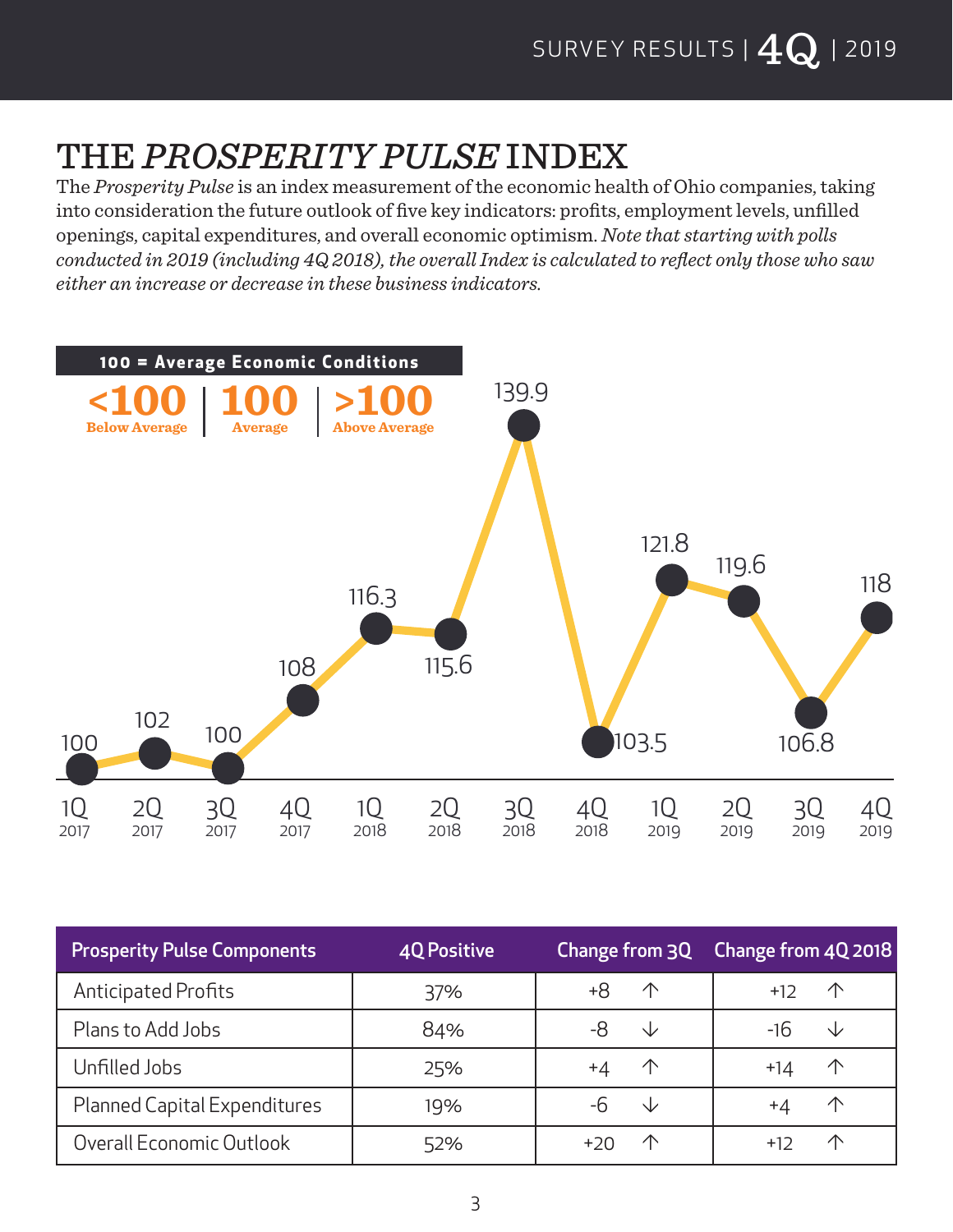#### OPTIMISM

Percentage of business leaders that are OPTIMISTIC about the future economic health of their company:



## ECONOMIC CLIMATE

Percentage of business leaders that say the economic climate is…

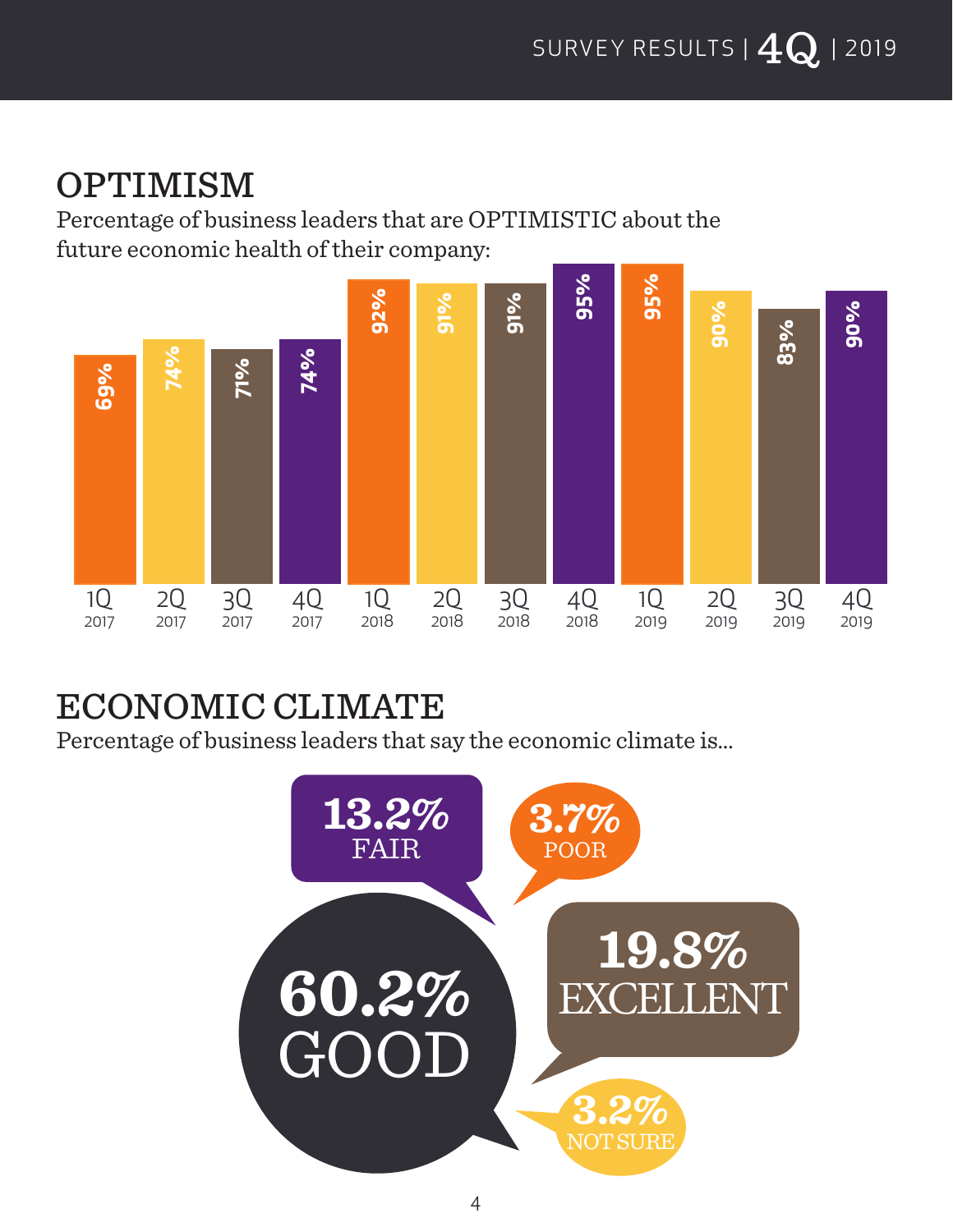#### TOP 5 CONCERNS *of* OHIO BUSINESS LEADERS

| 4Q 2019                          | 3Q 2019 (Last quarter) | 4Q 2018 (Last year) |
|----------------------------------|------------------------|---------------------|
| 1. Cost of Healthcare            | $1 < ->$               | $1 < ->$            |
| 2. Cost of All Employee Benefits | $2 < ->$               | $3^{\prime}$        |
| 3. Workforce                     | $TA \wedge$            | $12^$               |
| 4. Ohio's Political Environment  | $T_{4}$ <->            | $T_{4}$ <->         |
| 5. State / Local Taxes           | っし                     | $T4 \vee$           |

## TOP CONCERNS *by* REGION:

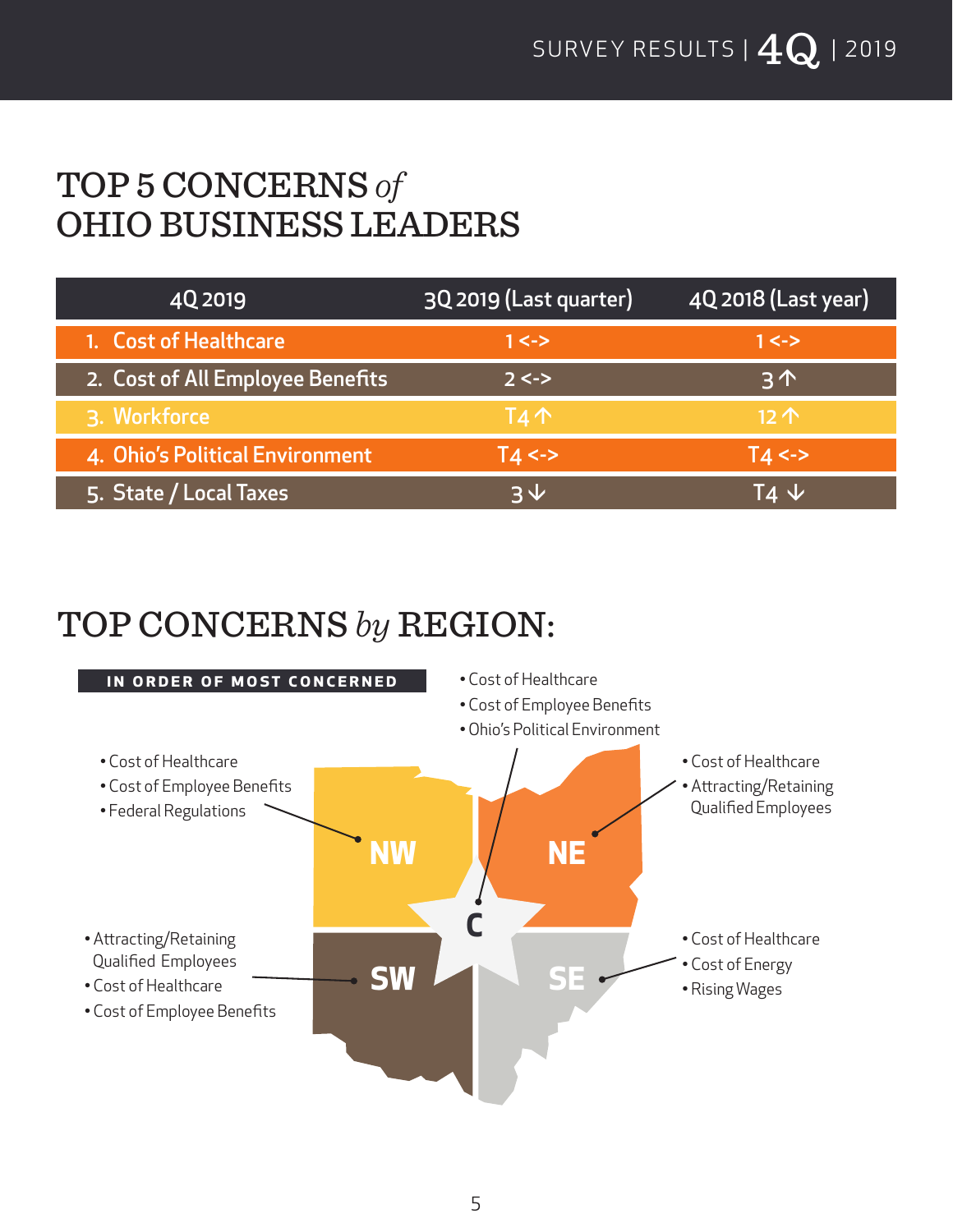## THE NATION COMPARED TO OHIO

Most Important Issue Is…

| <b>ISSUE</b>           | <b>NATION</b> | <b>OHIO</b>    |
|------------------------|---------------|----------------|
| Quality of Labor       | 26%           | $16.7\%$ (1st) |
| Taxes                  | 17%           | (4th)<br>7.9%  |
| Government Regulations | 13%           | '3rd)<br>12%   |

*National Comparison: NFIB Research Foundation Small Business Optimism Index, January 2020*

#### **86%** excellent or good **41%** only fair or poor MOST satisfied LEAST

#### Region of the state most satisfied with the overall economic conditions?

Southwest Ohio 86% excellent or good

## Least satisfied?

Southeast Ohio 41% only fair or poor

## FINDINGS *of* NOTE



Businesses in NE Ohio have the brightest outlook on the economy,

with  $\bullet$  **6.0** of respondents indicating they expect improved economic activity moving forward.

The **CONSTRUCTION** industry expressed the most concern about workforce issues, with

**64.8%**of respondents indicating they were very concerned.

Job opportunities are currently strongest in SW Ohio, where

of respondents indicated they **57.3%** had unfilled positions at their companies.



Cost of employee benefits is weighing on the minds of business leaders in the MANUFACTURING industry, with

**92.5%** of respondents expressing they were very or somewhat concerned with the issue.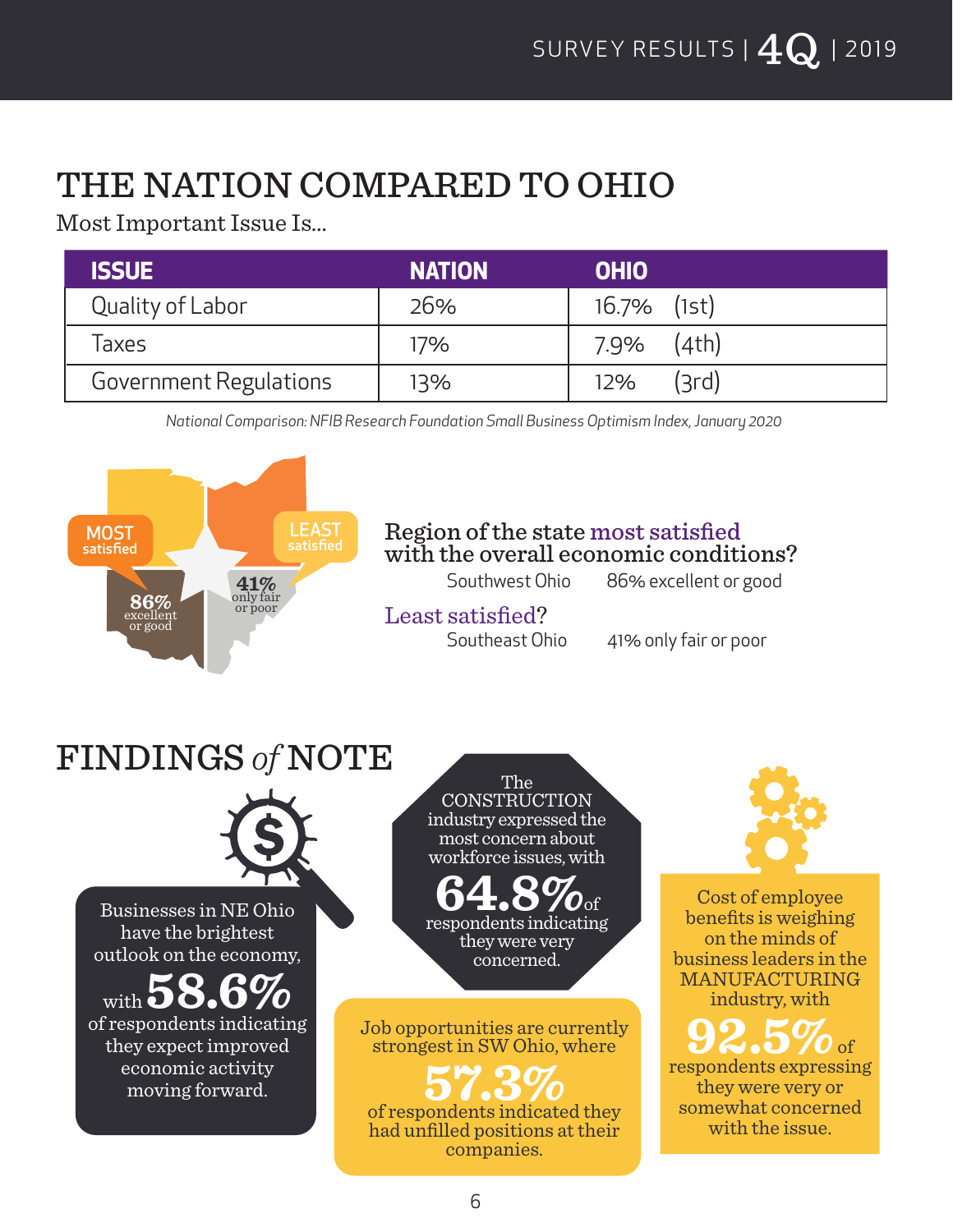#### SURVEY PROFILE

The Ohio Chamber of Commerce Research Foundation partnered with Clout Research to conduct the *Prosperity Pulse*, a quarterly survey of business leaders in various sectors across the State of Ohio regarding the strength of their companies and the state economy.

The survey included 406 respondents who completed survey interviews online and on the telephone with live agent interviewers in January-February, 2020. It carries a confidence interval of 95% and a margin of error of +/- 4.79 percentage points.

#### BUSINESS LEADERS PARTICIPATING IN 3Q *PROSPERITY PULSE* SURVEY:



#### BY COMPANY GROSS REVENUE REGION